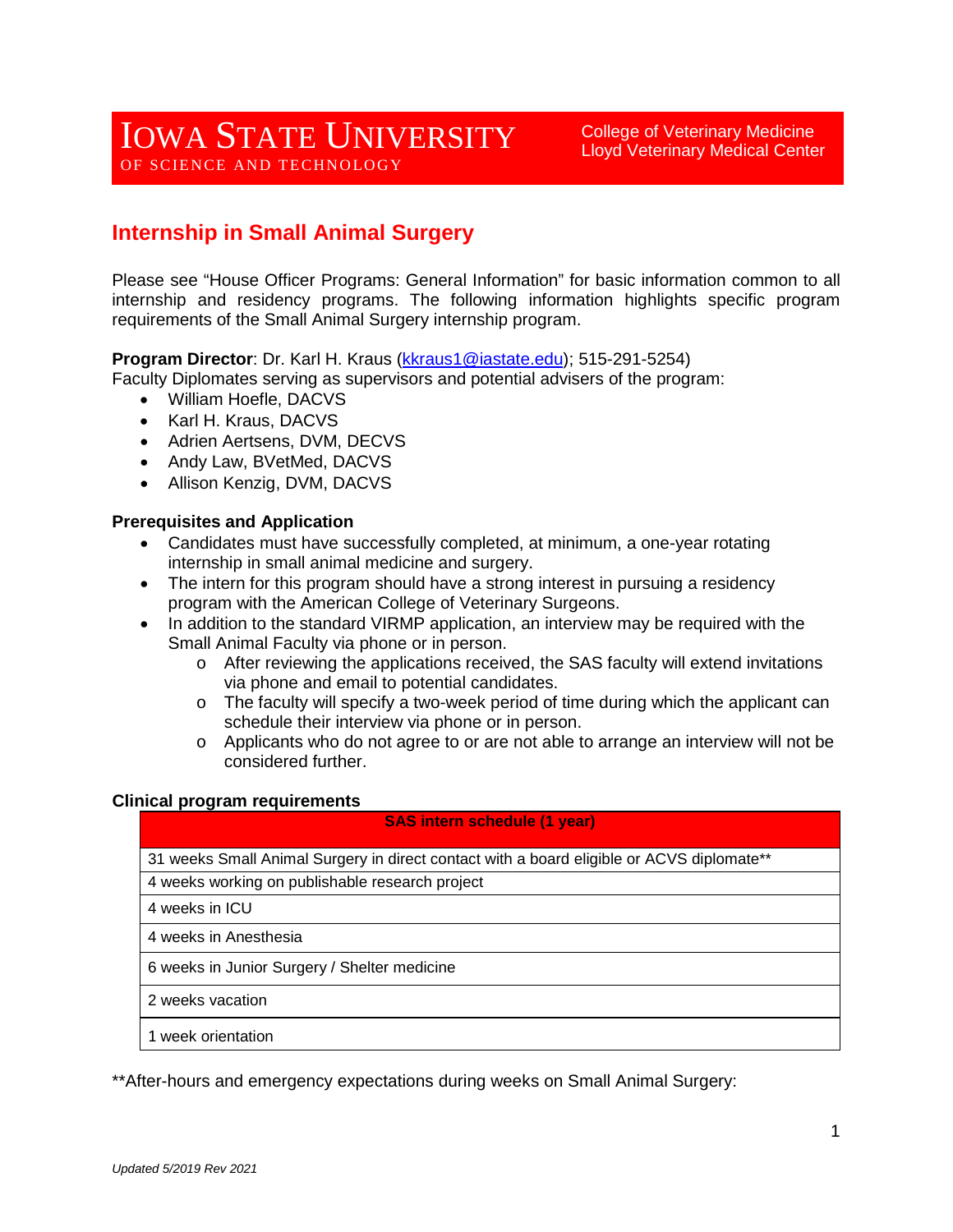- The SAS Intern should expect to work no more than 4 hours/day in the mornings for routine case management on weekends and holidays.
- The SAS intern will assist in emergency surgeries on weekends and holidays.
- Total daily work hours for weekends and holidays will not exceed 10 hours/day (combination of routine case management and emergency surgeries).

| <b>Rounds type</b>                  | <b>Frequency</b> | Day/Time                      | <b>Commitment</b> |  |  |  |  |  |  |
|-------------------------------------|------------------|-------------------------------|-------------------|--|--|--|--|--|--|
| <b>HO Seminar/Case Presentation</b> | Weekly           | Thursdays @ 8am               | Required          |  |  |  |  |  |  |
| <b>SA Intern Rounds</b>             | Weekly           | Mondays @ 8am                 | Recommended       |  |  |  |  |  |  |
| <b>SAS Resident Topic</b>           | $1-2x$           | Fridays @ 7:30am              | Required          |  |  |  |  |  |  |
| Rounds/Journal review               | weekly           |                               |                   |  |  |  |  |  |  |
| Radiology-Pathology (RadPath)       | Monthly          | 4 <sup>th</sup> Tuesday @ 8am | Optional          |  |  |  |  |  |  |
| Rounds                              |                  |                               |                   |  |  |  |  |  |  |
| Morbidity & Mortality Rounds        | Monthly          | 2 <sup>nd</sup> Tuesday @ Sam | Optional          |  |  |  |  |  |  |

### **Seminar/Rounds requirements**

- **SAS Rounds** are required by the ACVS and are composed of weekly (52 wks/year) resident topic rounds, journal review, or faculty lectures. The topic of these rounds will rotate on a three year schedule in proportion to the expected representation on the ACVS certifying exam. Categories include but are not limited to: surgical techniques, cardiovascular, respiratory, renal/urinary, endocrine, gastrointestinal, hepatobiliary, neurology/special senses, reproductive, musculoskeletal, immunologic/hemolymphatics, integument, sepsis/SIRS/MODS, shock/ischemia/CPR, coagulation/transfusion medicine, acid-base/fluid, anesthesia/analgesia, nutrition and environmental and toxicities. Focus in each category will include physiology, pathophysiology, diagnostics, monitoring and interventions.
	- o The intern will present 1 lecture per year in SAS resident topic rounds. This lecture will be on a single topic at a level appropriate for presentation fellow ACVS residents and diplomates.
	- o The intern will be a primary presenter during the SAS journal club rounds sessions for 26 sessions per year.
- **Mock Examinations** are given twice a year to the residents and will follow a similar format to the ACVS Phase I and II certification examinations.

# **Scholarship and teaching requirements**

- Teaching and presentation requirements
	- o The intern will participate in the instruction of clinical students. Participation in CVM student laboratories will be assigned.
	- o The intern is encouraged to attend and participate in continuing education meetings sponsored by the CVM or by local and regional veterinary organization.
	- $\circ$  The intern is encouraged to apply for specialty training, presumably in surgery, through the VIRMP matching program in the fall.
- Research requirements
	- o The intern is expected to participate in clinical research. The faculty have projects the intern may be a part of, or if they wish they can formulate and pursue their own project. Preparing and submitting a manuscript for publication is strongly encouraged, but not required.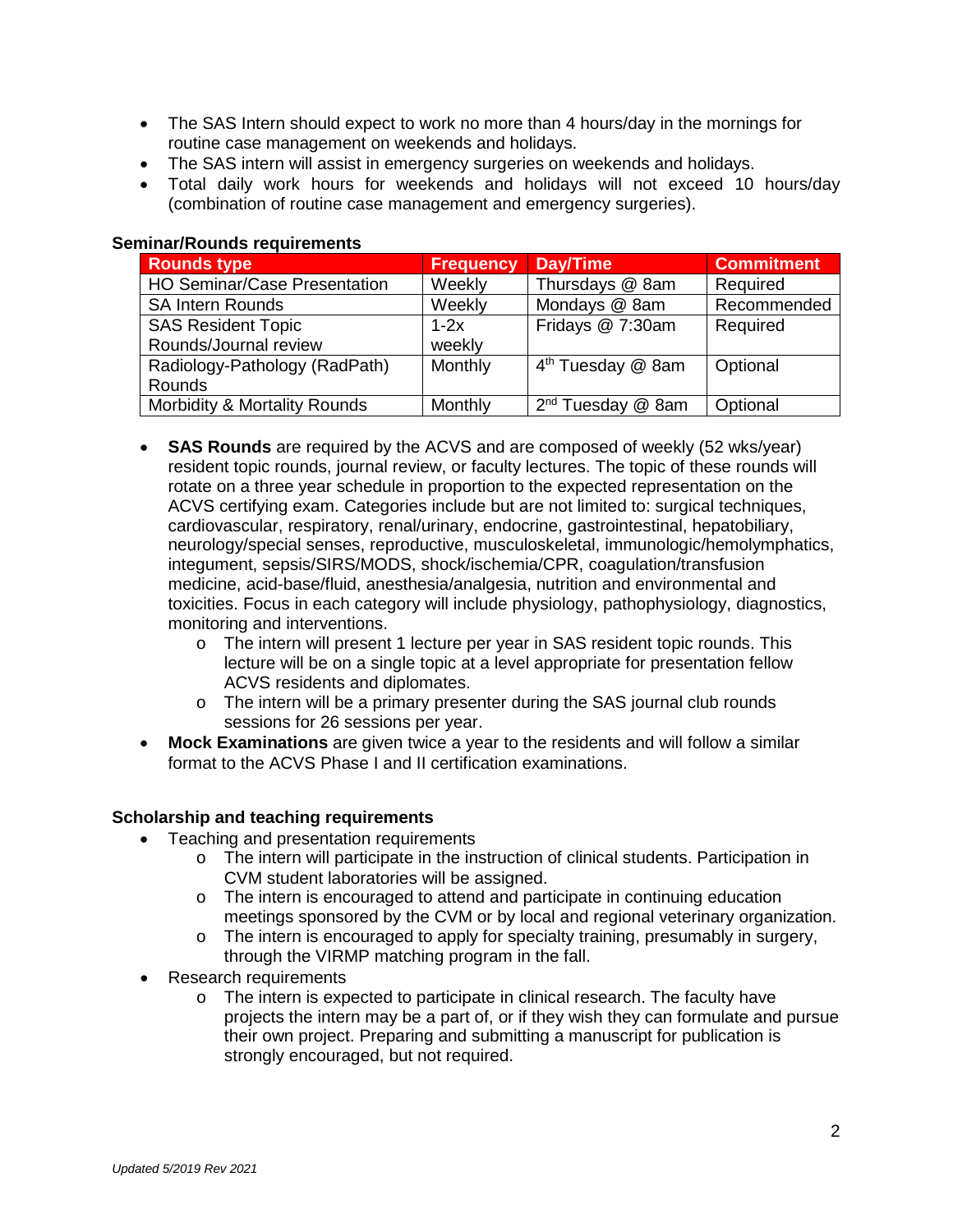# **Other program specifics that differ from ISU-CVM "House Officer Programs: General Information"**

- Interns will be evaluated quarterly by their assigned adviser.
	- $\circ$  The first critique may be provided within 30-60 days of starting, thereafter, critiques will be provided at least every 4 months.
	- o As part of a quarterly review, SAS interns will complete the following Self-Evaluation Form:

#### **SAS Intern Self-Evaluation Form**

The SAS Intern is to complete all areas (except faculty feedback sections) of this evaluation and submit it to their faculty advisor at least one week before their scheduled evaluation. At the evaluation, the Intern's progress will be discussed and feedback given.

Clinical skills:

- Please describe areas of clinical case management in which you feel you excel:
- Please describe areas of clinical case management in which you feel you could improve; include goals/plans on how to improve these areas:
- Please describe ways in which the SAS faculty can help you to achieve these goals:
- Faculty feedback of SAS Intern's clinical case management skills:
	- (1 is poor or almost never, 3 is average, 5 is outstanding or almost always)<br>  $\circ$  Ability to manage basic surgery cases 6. 1 2 3 4 5
		- o Ability to manage basic surgery cases 1 2 3 4 5<br>
		o Ability to manage complex surgery cases 1 2 3 4 5 o Ability to manage complex surgery cases o Does the Intern ask for faculty assistance when indicated  $1 \quad 2 \quad 3 \quad 4 \quad 5$ <br>o Intern's attention to detail on case management  $1 \quad 2 \quad 3 \quad 4 \quad 5$ o Intern's attention to detail on case management o Does Intern demonstrate compassionate care for patients 1 2 3 4 5<br>
		o Performance on anesthesia, ICU and shelter rotations 1 2 3 4 5 o Performance on anesthesia, ICU and shelter rotations
		- o Comments:

Teaching/Communication skills:

- Please describe ways and/or situations in which you feel you excel at teaching students; rotating Interns:
- Please describe areas related to teaching students and rotating Interns in which you feel you could improve; include goals/plans on how to improve these areas:
- Please describe ways in which the SAS faculty can help you to achieve these goals:
- Faculty feedback regarding SAS Intern's teaching of students and rotating Interns:
- Please describe ways/situations in which you feel you excel at communicating with staff; RDVM's; clients:
- Please describe ways/situations in which you feel you could improve communicating with staff; RDVM's; clients: (include goals/plans on how to improve these areas)
- Please describe ways in which the SAS faculty can help you achieve these goals:
- Faculty feedback of SAS Intern's communication:

| $\circ$                                                                            | Ability of the Intern to conduct student topic rounds |  |                |  |   | 5  |  |
|------------------------------------------------------------------------------------|-------------------------------------------------------|--|----------------|--|---|----|--|
| $\circ$                                                                            | Ability of the Intern to discuss cases w/ students    |  |                |  | 4 | -5 |  |
| $\circ$                                                                            | Willingness of the Intern to teach students           |  |                |  | 4 | -5 |  |
| $\Omega$                                                                           | Intern's interaction skills with technical staff      |  |                |  |   | -5 |  |
|                                                                                    | Owner communication                                   |  | $\mathcal{P}$  |  |   | -5 |  |
|                                                                                    | <b>RDVM</b> communication                             |  | $1 \t2 \t3$    |  |   | -5 |  |
| $\circ$                                                                            | Ability of the Intern to guide rotating Interns       |  | $\overline{2}$ |  |   | -5 |  |
| Ability of the Intern to teach rotating Interns when impromptu learning<br>$\circ$ |                                                       |  |                |  |   |    |  |
|                                                                                    | opportunities arise                                   |  |                |  |   |    |  |